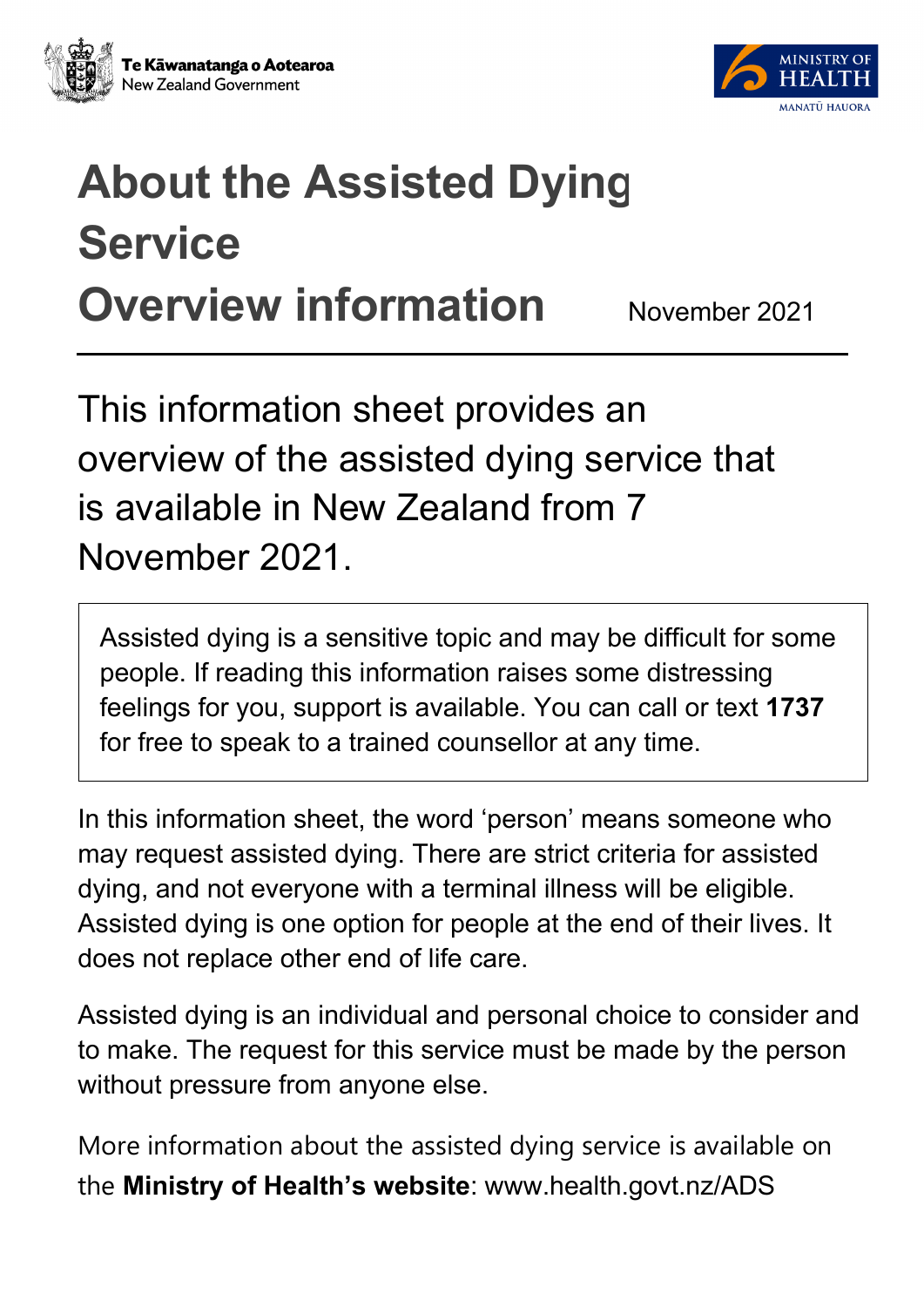



# **About assisted dying**

#### **Background**

Assisted dying is a new health service in New Zealand and has been introduced following public support in a referendum held at the 2020 general election.

The process for accessing assisted dying is set out in a law called the End of Life Choice Act 2019 (the Act). The Act sets the eligibility criteria, assessment process and safeguards for the assisted dying service. Assisted dying is legal in New Zealand from 7 November 2021.

#### **Assisted dying is one option for a person at the end of their life**

Assisted dying means that a person with a terminal illness who meets the eligibility criteria can request medication that will end their life.

The assisted dying service does not replace existing end of life care options, such as palliative care. It provides another option for a person with a terminal illness in specific circumstances.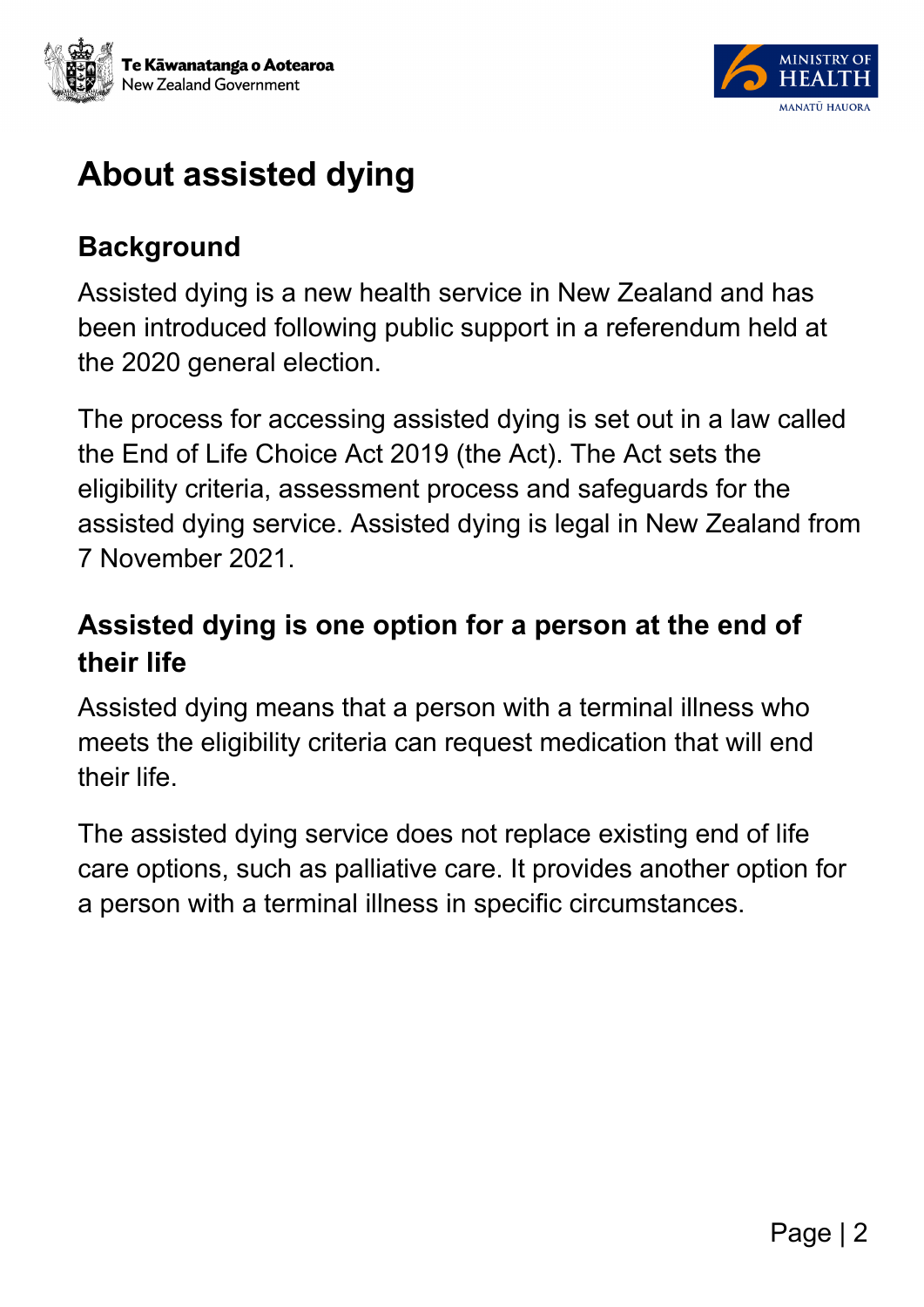



Palliative care is about managing pain and symptoms for people who have an illness that cannot be cured. It can be provided at home or in a community facility, like a hospice. More information can be found on **[the Ministry's website](https://www.health.govt.nz/your-health/services-and-support/health-care-services/palliative-care)**: www.health.govt.nz/palliative-care

The person may also be receiving other end of life care, such as palliative care, and they can continue to receive this care while also accessing the assisted dying service. As part of the assisted dying process, the person's doctor will make sure the person understands their other options for end of life care.

#### **There is a set process for accessing assisted dying**

The process for accessing assisted dying is set out in the Act. The steps involved include:

- a doctor assessing whether the person is eligible;
- a second, independent doctor assessing whether the person is eligible;
- **F** if required, a psychiatrist assessing whether the person is competent to make an informed decision;
- planning for the assisted death, including choosing a date and time and the method for the administering the medication;
- a doctor or a nurse practitioner (under the instruction of a doctor) administering the medication.

This information sheet has more detail about these steps.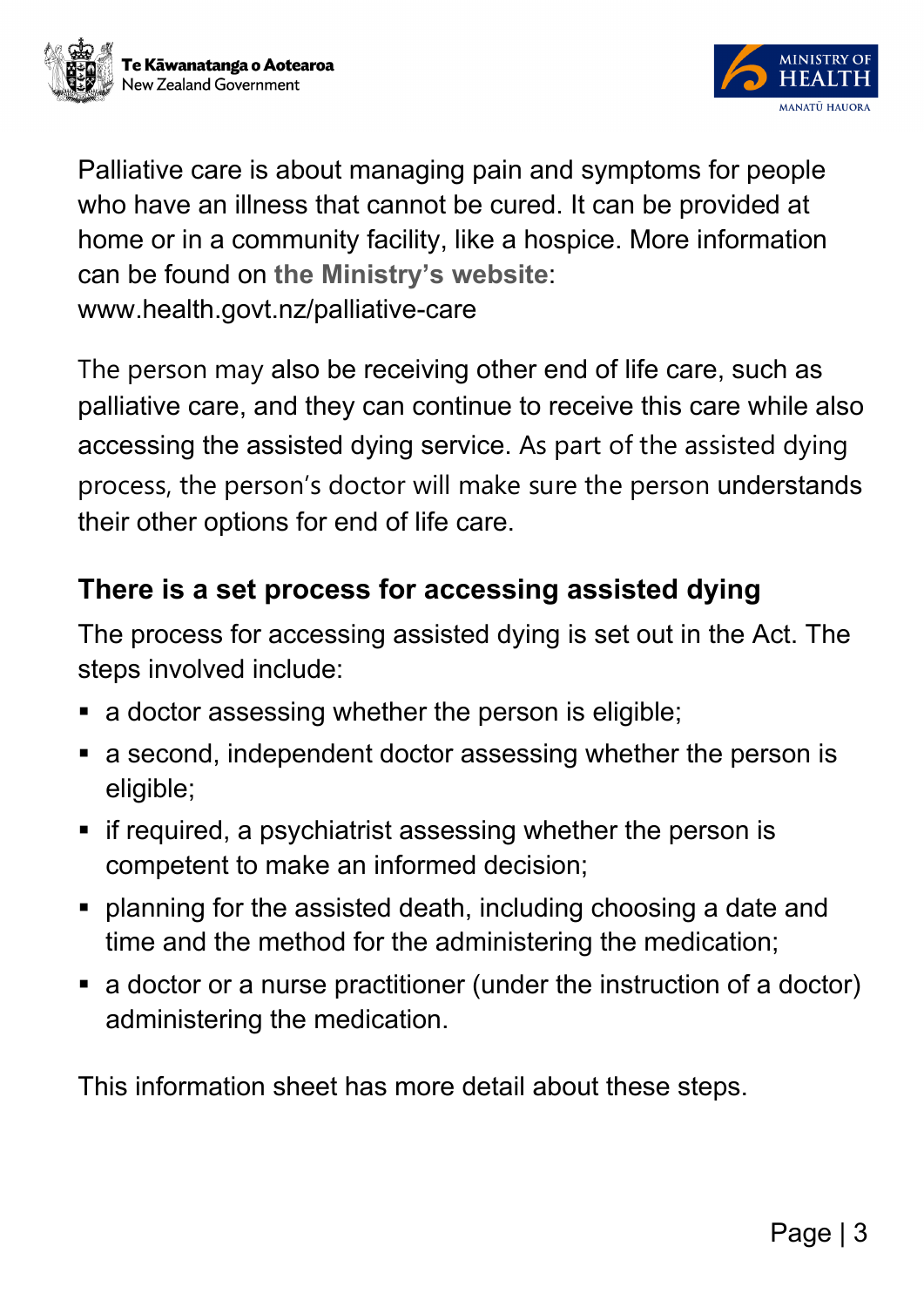



#### **The Ministry of Health's role**

The Ministry of Health is responsible for overseeing and funding the assisted dying service. This includes monitoring the service and improving it over time.

The Ministry of Health has a secretariat team that is a contact point for the person, their whānau and the involved health professionals.

The Registrar (Assisted Dying) is part of the secretariat. They will check that the processes required in the Act have been complied with for each eligible person.

#### **The Support and Consultation for End of Life in New Zealand (SCENZ) Group**

The Support and Consultation for End of Life in New Zealand (SCENZ) Group is a statutory body created for the assisted dying service. The SCENZ Group is responsible for maintaining lists of medical practitioners, nurse practitioners, and psychiatrists who provide assisted dying services.

A person can ask for the name and contact details of a medical practitioner from this list if their doctor does not provide assisted dying services, or they do not want to talk to their own doctor.

# **Eligibility for assisted dying**

#### **There are strict eligibility criteria for assisted dying**

Not everyone with a terminal illness will be eligible for assisted dying. The Act states that to be eligible, the person must meet all of the criteria.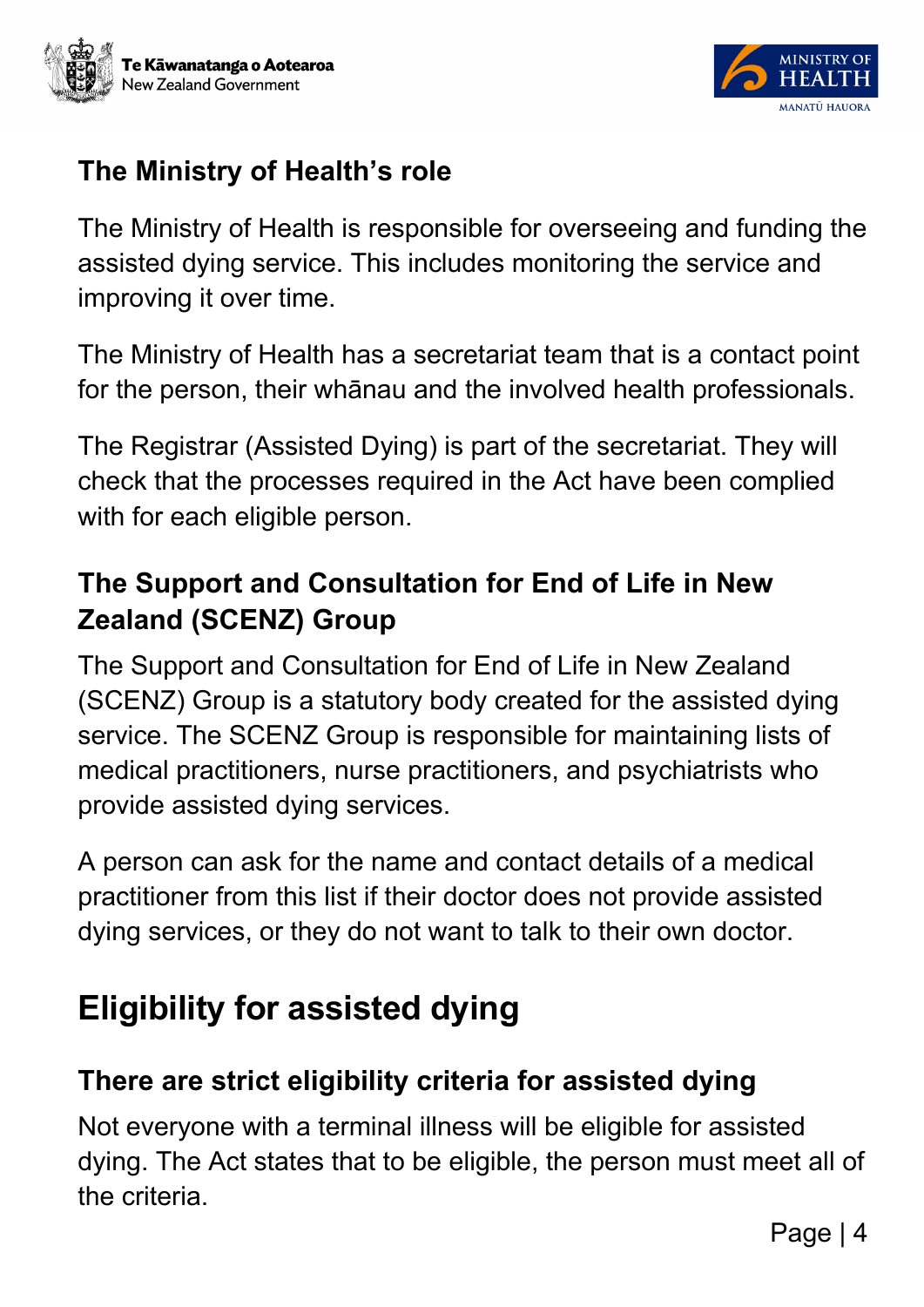



The person must be:

- aged 18 years or over;
- **a** citizen or permanent resident of New Zealand:
- suffering from a terminal illness that is likely to end their life within six months:
- **in an advanced state of irreversible decline in physical capability;**
- experiencing unbearable suffering that cannot be relieved in a manner that the person considers tolerable;
- competent to make an informed decision about assisted dying;
- a person with a disability or mental illness can access assisted dying if they meet the above criteria. A person can't access assisted dying solely because they have a mental disorder or mental illness, have a disability or are of advanced age.

#### **Being competent to make an informed decision**

The person must be assessed as being competent to make an informed choice about assisted dying. This means that the person is able to understand, retain, use and weigh relevant information about assisted dying, and can communicate their decision in some way.

The person must be considered competent throughout the assessment process and must also be competent at the time of the assisted death. This means if the person is found eligible for assisted dying but then loses competency, they cannot have an assisted death.

Advance directives cannot be used for assisted dying in New Zealand.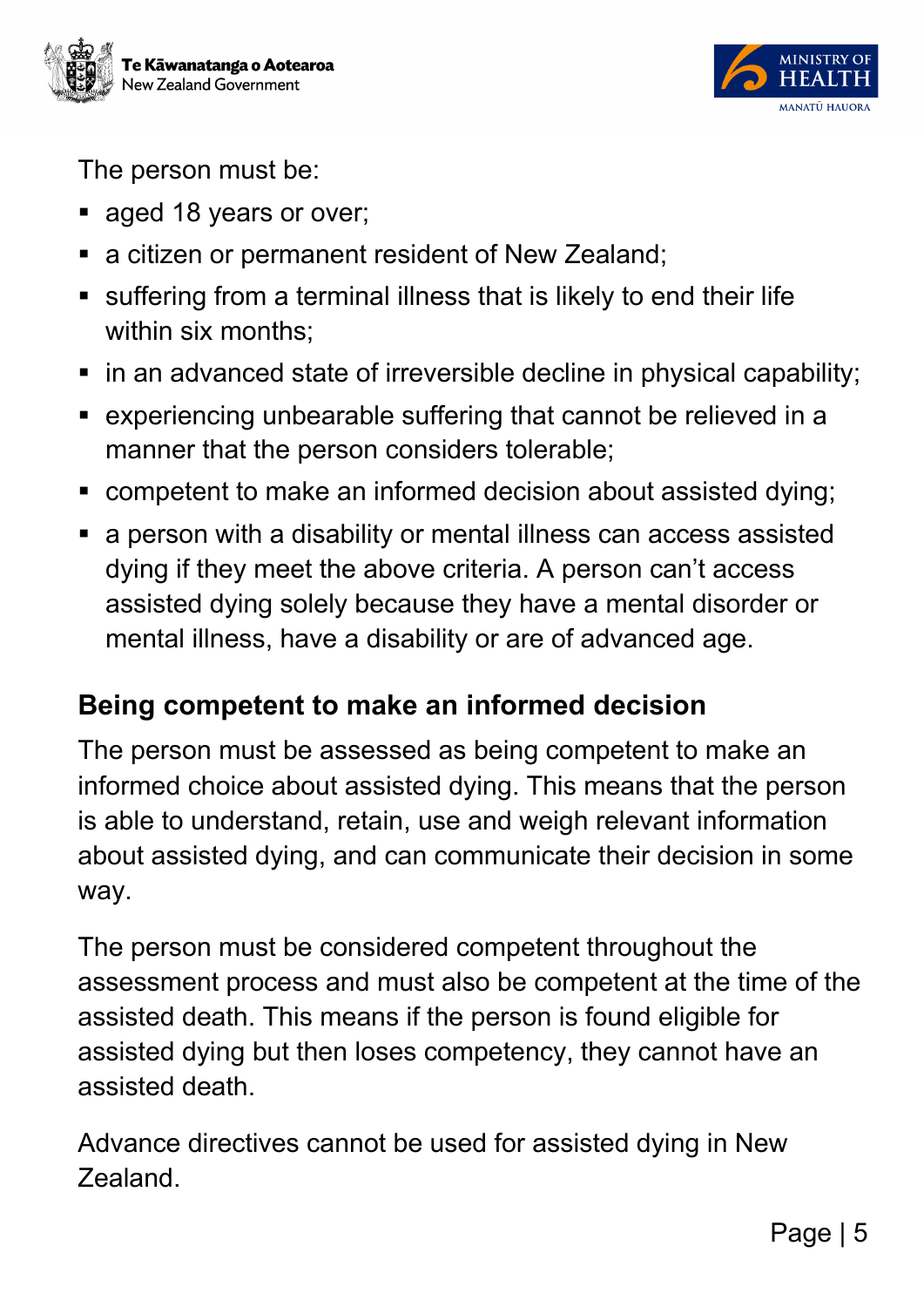



An advance directive is a statement setting out what treatment the person wants, or does not want, to receive in the future.

# **Accessing assisted dying**

#### **Whānau can support the person through the process**

Whānau and carers can play an important role in supporting a person through the process, if the person wants them to.

The person does not have to discuss assisted dying with their whānau if they don't want to. However, the person is encouraged to talk to their whānau or other support people who are important to them, and there must be opportunity for them to do so.

Whānau may mean different things for different people. Whānau may be the person's close family and may also include their extended family, partner, friends or other representatives. The involved whānau could be one person or many people.

Whānau may support a person by:

- helping them understand and consider their end of life options;
- attending medical appointments with them (the involved doctors may want to speak to the person on their own at some points in the process);
- **•** providing personal care, such as bathing and feeding;
- supporting planning for the assisted death;
- **•** providing comfort and pastoral care;
- offering care and support when the medication is administered.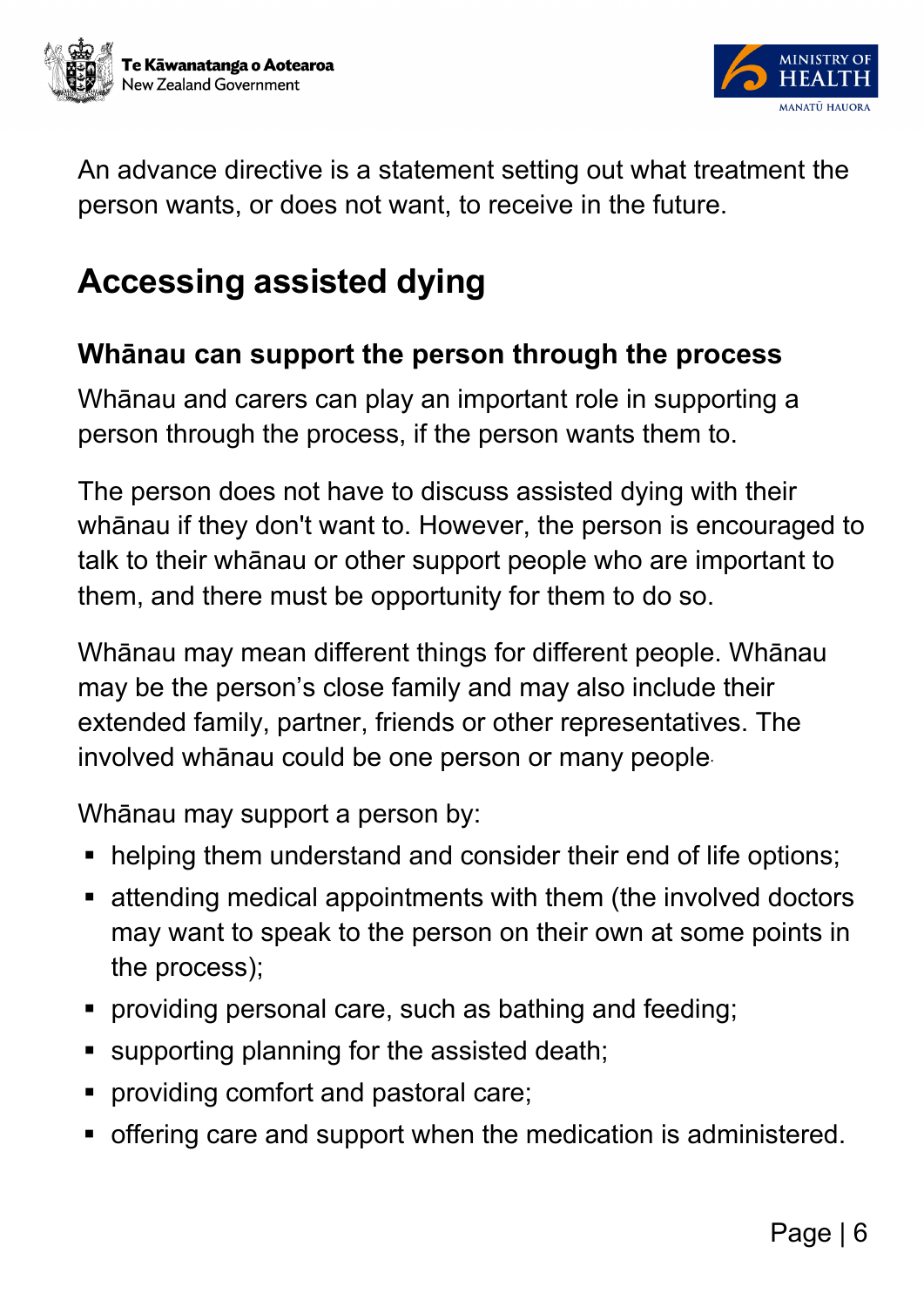



#### **The person must raise assisted dying themselves**

The person must be the one to raise assisted dying with someone in their health care team. A health professional cannot suggest it as an option.

The person can raise assisted dying with anyone in their health care team, but it is best to talk to a doctor, as only doctors can start the assessment process set out in the Act.

The person should be clear that they are seeking information about assisted dying. The health professional will likely ask the person some questions to check what the person is asking about, and why they want to know about assisted dying.

#### **A doctor will provide care to the person throughout the process**

A doctor (known as the attending medical practitioner) will support the person throughout the assisted dying process. The attending medical practitioner will lead the assessment process, and if the person is eligible, they can help the person and their whānau with planning for the assisted death, and can also administer the medication.

Sometimes the person's attending medical practitioner will be their current doctor, such as their general practitioner or specialist. However, not all doctors will provide assisted dying services. This may be due to personal beliefs (conscientious objection), or because they do not have the appropriate skills or experience.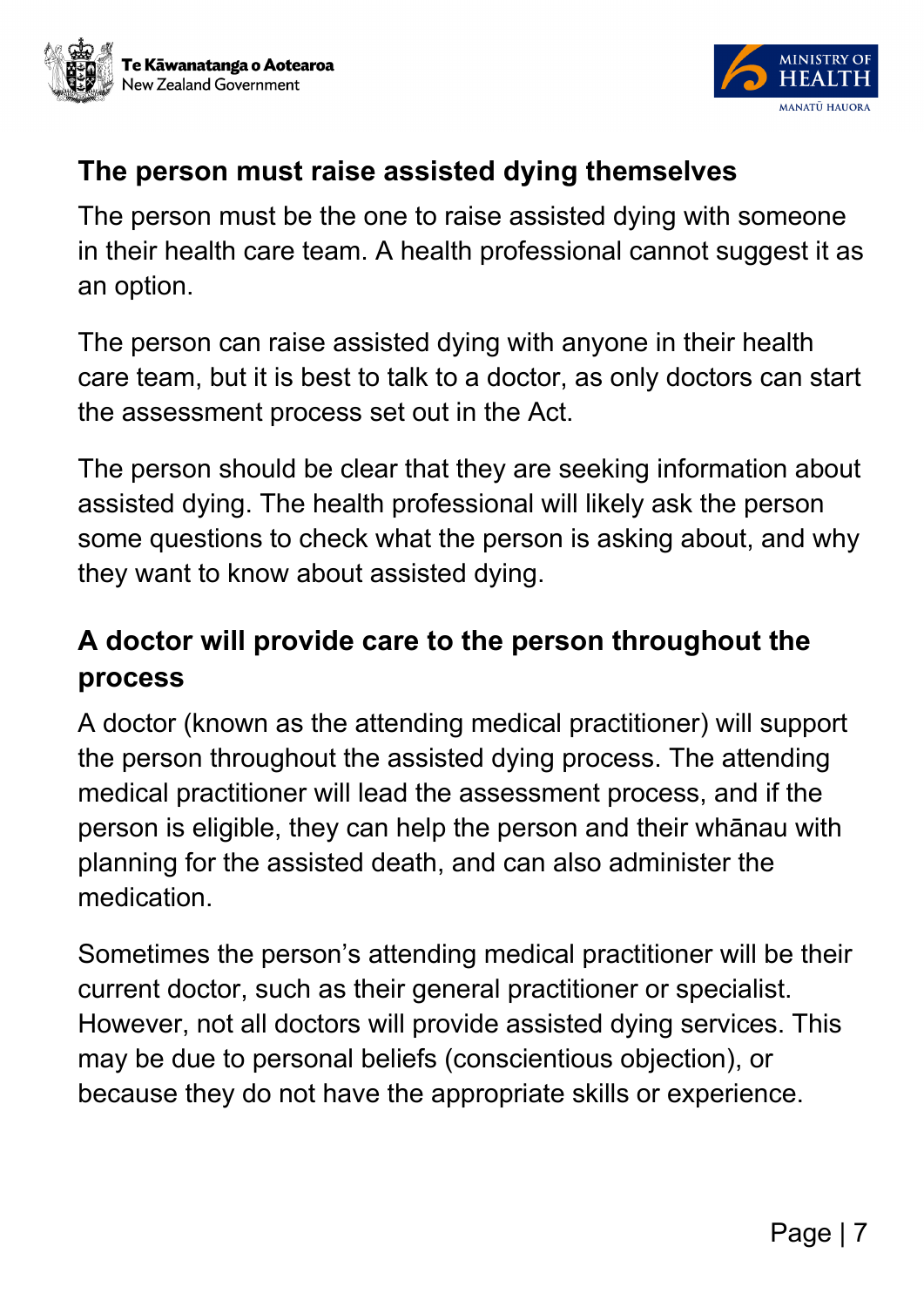



If a person's doctor does not provide assisted dying services, the doctor should:

- explain why they do not provide the service,
- connect the person with a doctor who can be their attending medical practitioner, or tell the person that they can ask the SCENZ Group for the name and contact details of a medical practitioner who is willing to provide assisted dying services.

The person can contact the SCENZ Group on 0800 223 852 for help to find a medical practitioner who provides assisted dying services. The Ministry of Health secretariat will work with the SCENZ Group to help connect the person with an appropriate attending medical practitioner.

A person can also choose to directly contact the SCENZ Group without speaking to their health care team first.

#### **Other health professionals are involved in the assisted dying service**

The person will be assessed and supported by other health professionals as they go through the process.

If the attending medical practitioner considers that the person is eligible, a second independent doctor (known as the independent medical practitioner) will then assess the person. If one or both of these doctors thinks that the person might not be competent to make a decision, a psychiatrist may carry out a third assessment. A psychiatrist is a doctor who specialises in mental health.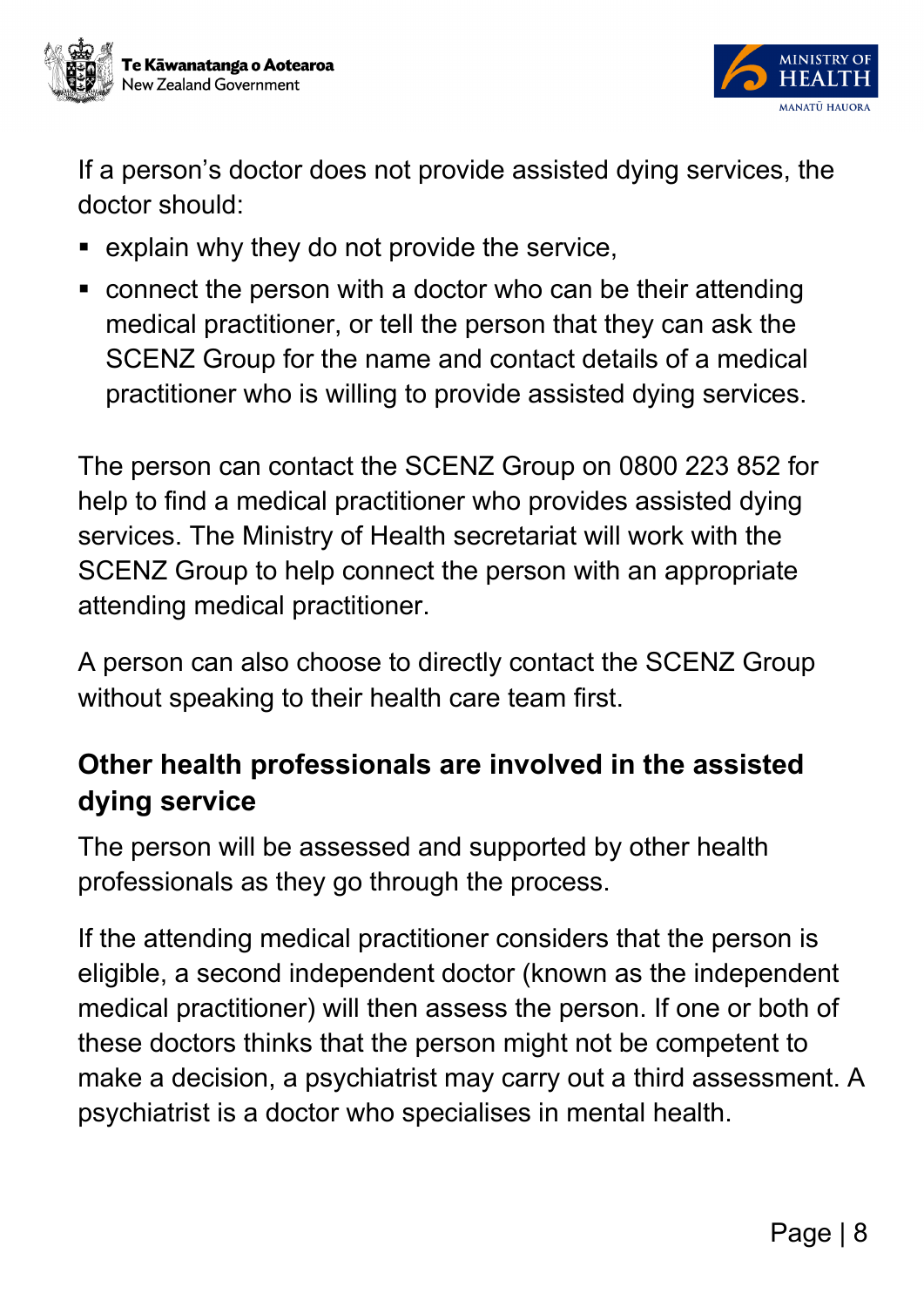



The independent medical practitioner and psychiatrist, if required, will be from the practitioner lists held by the SCENZ Group.

The person may also have a nurse practitioner (known as an attending nurse practitioner) involved in their care. An attending nurse practitioner will work with the person's attending medical practitioner and can help the person and their whānau with planning related to the assisted death and can administer the medication if the person chooses this.

The person's existing health care team may also provide support at different stages, such as providing information or helping them and their whānau plan arrangements. However, this is not considered part of the formal process for assisted dying.

#### **The assisted dying service is free**

A person does not have to pay for appointments or medications that are part of the assisted dying service. The person may still have to pay for other costs that are part of their wider health care. This includes:

- the cost of the appointment where they first talk to their general practitioner about assisted dying (even if the general practitioner then becomes the person's attending medical practitioner);
- the cost of general practitioner appointments that are not specifically related to the assisted dying service (even if the general practitioner is the person's attending medical practitioner);
- the cost of prescriptions that are needed for the person's wider health care, such as pain relief.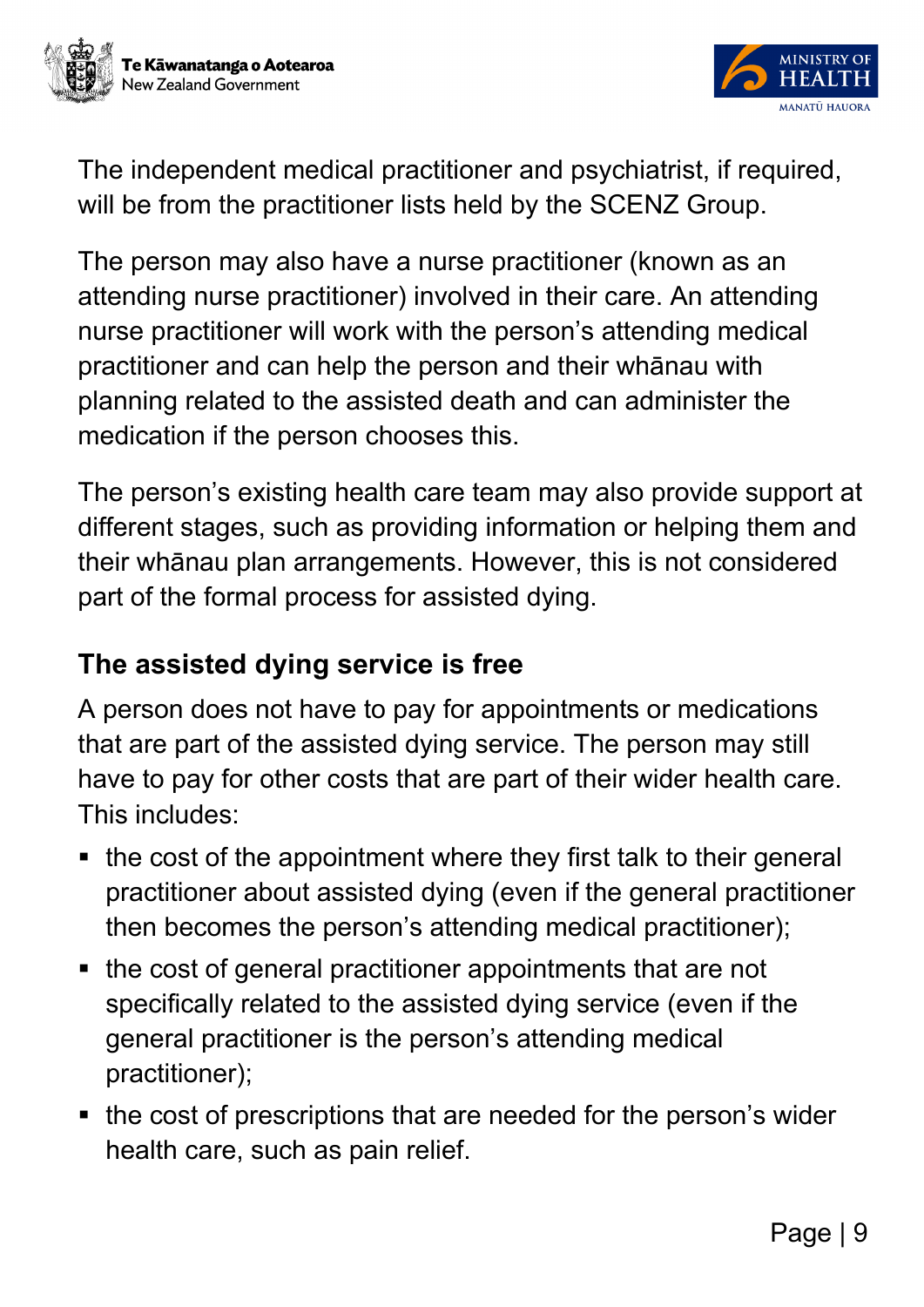



The person should continue to speak to their general practitioner or others in their health care team about any other health care they might need during the assisted dying process, and this care will be provided as usual.

### **The formal assessment process**

The law sets out a formal assessment process for accessing assisted dying.

These steps are important to keep the person safe. The steps have to happen in a certain order, and specific forms must be filled out at each step to record the process.

Each step may be made up of more than one appointment. The doctor involved at each step can visit the person if needed, such as if they are not well enough to travel. Telehealth appointments (such as by phone or video call) may be possible for some of these steps.

#### **Application**

The person must make a formal request to their attending medical practitioner. As part of this conversation the attending medical practitioner will talk to the person about their other options for end of life care, and also explain that the person can change their mind about assisted dying at any time.

The attending medical practitioner will encourage the person to talk about their choice with their whānau.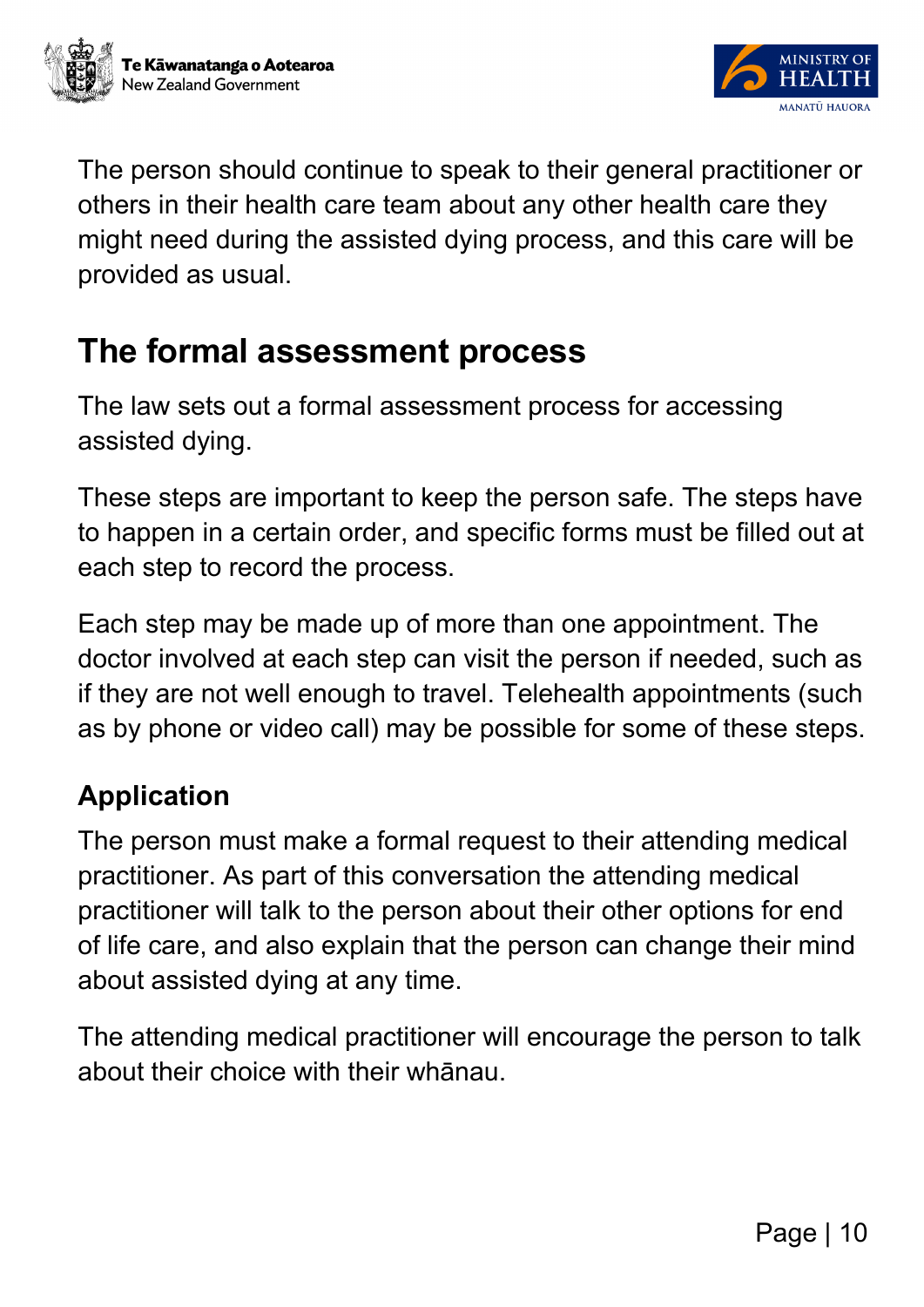



The attending medical practitioner will also talk to other health professionals who care for the person, and the person's whānau (if the person consents to this) to make sure the person is not being pressured into choosing assisted dying.

If the person wants to proceed, they will sign a form. The person can ask someone to sign on their behalf if they are unable to write or sign the form. The person must be present when the form is signed.

#### **First assessment**

The person will be assessed by their attending medical practitioner to make sure they meet the eligibility criteria.

This includes checking if the person is competent to make an informed decision and that they are making this choice without pressure from someone else.

If the person is not eligible, the attending medical practitioner will explain the reasons, and then make sure the person is supported and has access to other end of life care.

#### **Independent assessment**

If the attending medical practitioner assesses that the person is eligible, they will then see an independent medical practitioner for the second assessment. This is an important safeguard to make sure a person is clearly eligible for assisted dying.

This assessment also includes checking whether the person is competent to make an informed decision and that they are making the choice without pressure from someone else.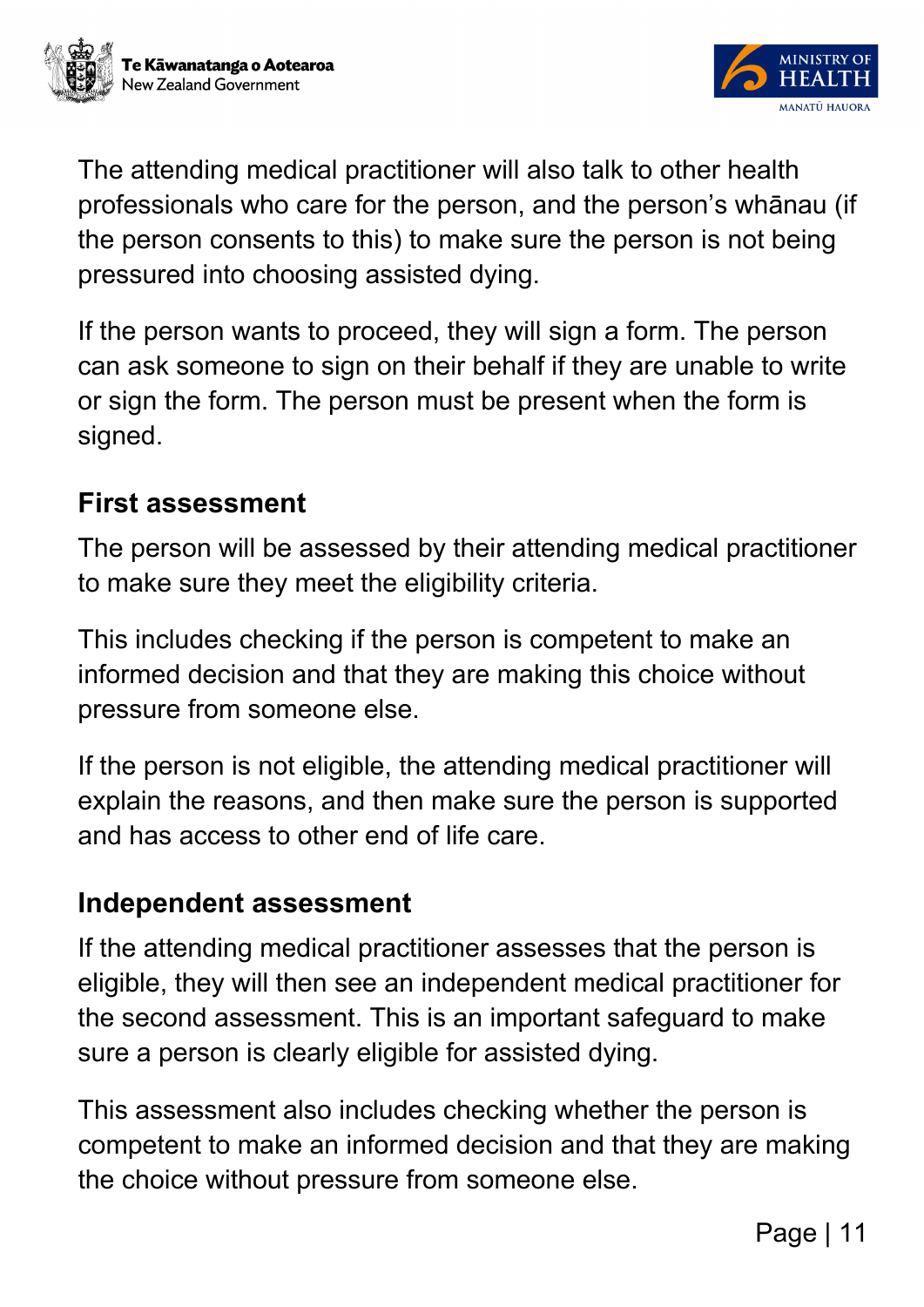



#### **Competency assessment (if required)**

In some situations, a person will also be seen by a psychiatrist. This will happen if the attending medical practitioner and the independent medical practitioner both think the person is eligible, but one or both of them have concerns about whether the person is competent to make an informed decision.

The psychiatrist will assess the person to make sure they are competent. They will also check if the person is making the choice without pressure from someone else. The psychiatrist will not check the other eligibility criteria.

#### **Decision on eligibility**

The person's attending medical practitioner will talk to the person about the outcome of the second assessment and the competency assessment, if required.

If the person is eligible for assisted dying, they can start making plans for their assisted death, including deciding the date and time, and preferred place.

If the person is not eligible for assisted dying, their attending medical practitioner will explain the reasons, and then make sure the person is supported and has access to other end of life care options.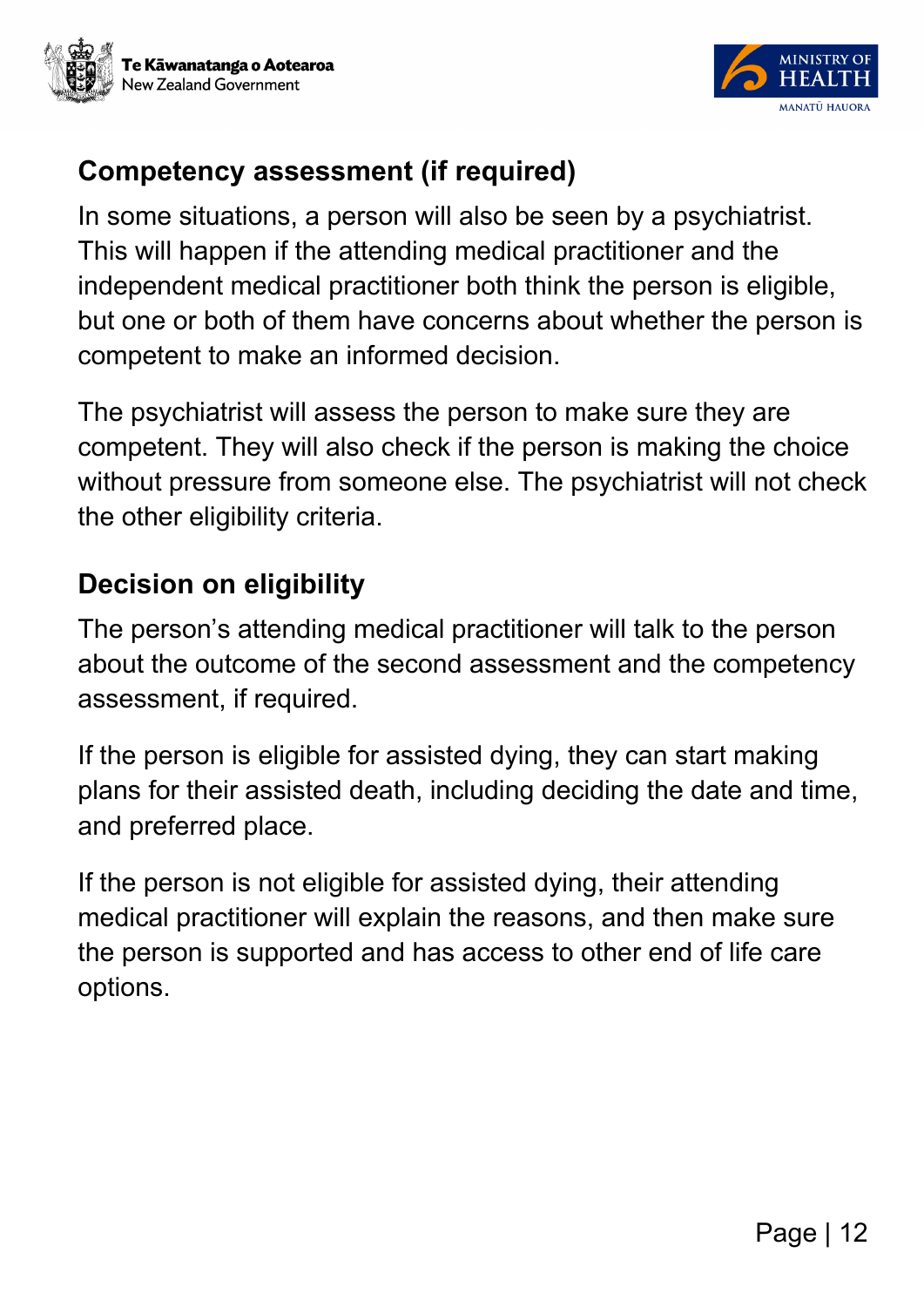



### **The assisted dying process can stop at any time**

#### **The process will stop if the person is not eligible**

If any of the assessments find that the person is not eligible for assisted dying, the process will stop at that point.

However, a person may become ineligible after the assessment process if their situation changes. For example, if the person loses competency to make an informed decision after being found eligible, the process will stop, and they will not be able to have an assisted death.

If the process stops at any stage, the attending medical practitioner (or attending nurse practitioner if the person has one) will explain the reasons to the person and their whānau.

#### **The process will stop if the person is being pressured**

Only the person can choose to access assisted dying. It must be their informed choice, and they must have made this choice without pressure from anyone else. Whānau, carers, welfare guardians or holders of an enduring power of attorney cannot request assisted dying on behalf of another person. A health professional cannot suggest it as an option.

If the person's attending medical practitioner or attending nurse practitioner thinks at any time that the person is being pressured into choosing assisted dying, the process must stop and the attending medical practitioner or attending nurse practitioner should explain the reason to the person.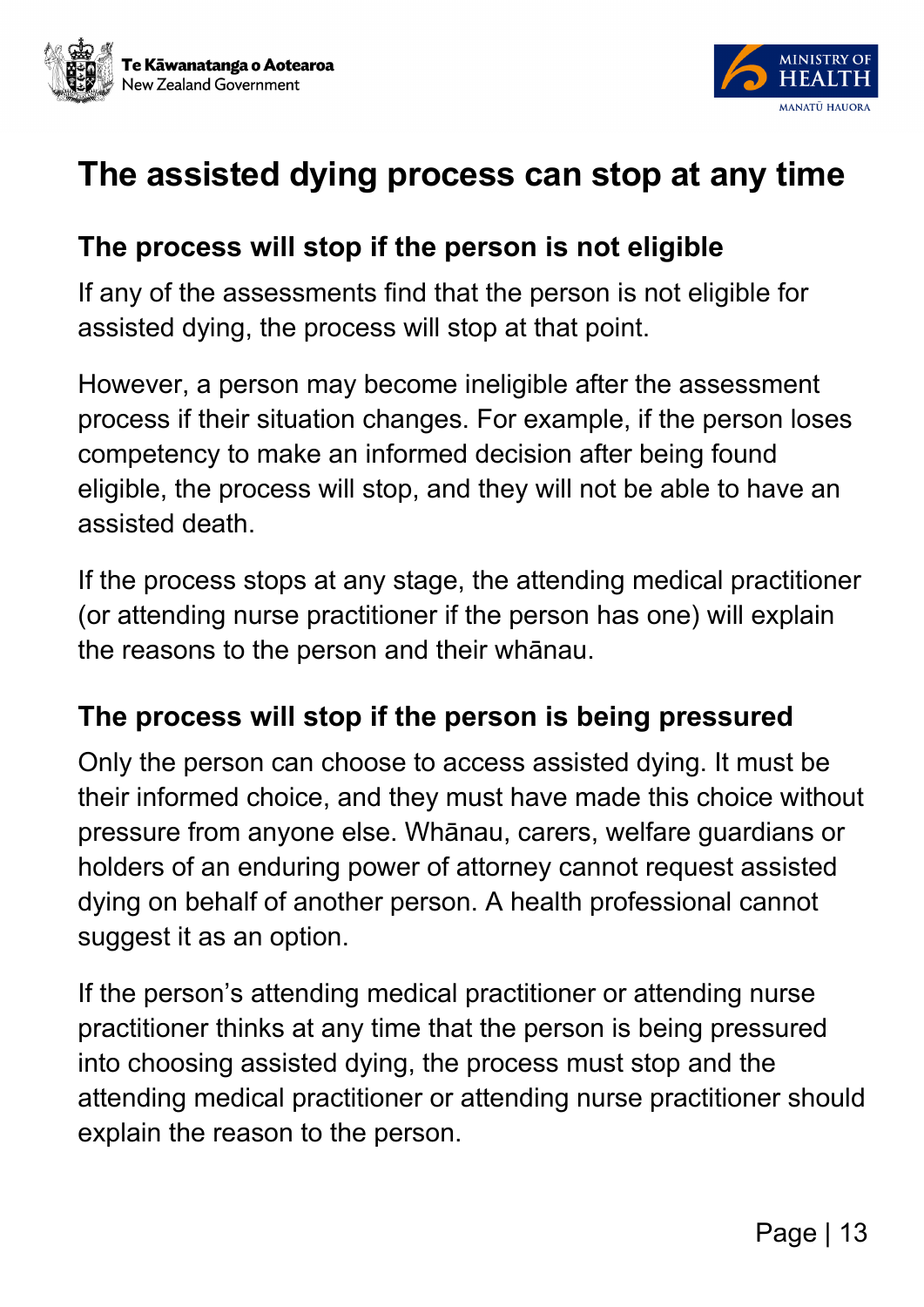



#### **The process will stop if the person changes their mind**

The person can change their mind about choosing assisted dying, and they can stop the process at any time up to when the medication is administered. The person's attending medical practitioner or attending nurse practitioner must make sure the person understands that they can change their mind.

Before the medication is administered, the attending medical practitioner or attending nurse practitioner will ask the person if they want to receive the medication. The person can choose one of three options:

- $\blacksquare$  take the medication at this time:
- delay taking the medication to a later date (within six months of the date originally chosen);
- cancel their request for assisted dying.

## **Planning for an assisted death**

If the person is eligible for assisted dying, there are several decisions to make, including decisions about their medical care and decisions about what matters to the person and their whānau at the end of life. The attending medical practitioner or attending nurse practitioner will provide advice and support as part of this planning.

The attending medical practitioner or attending nurse practitioner will encourage the person to talk to their whānau about the plans and decisions. This planning will likely take place across several conversations, and the person and their whānau can ask questions or for more information if needed.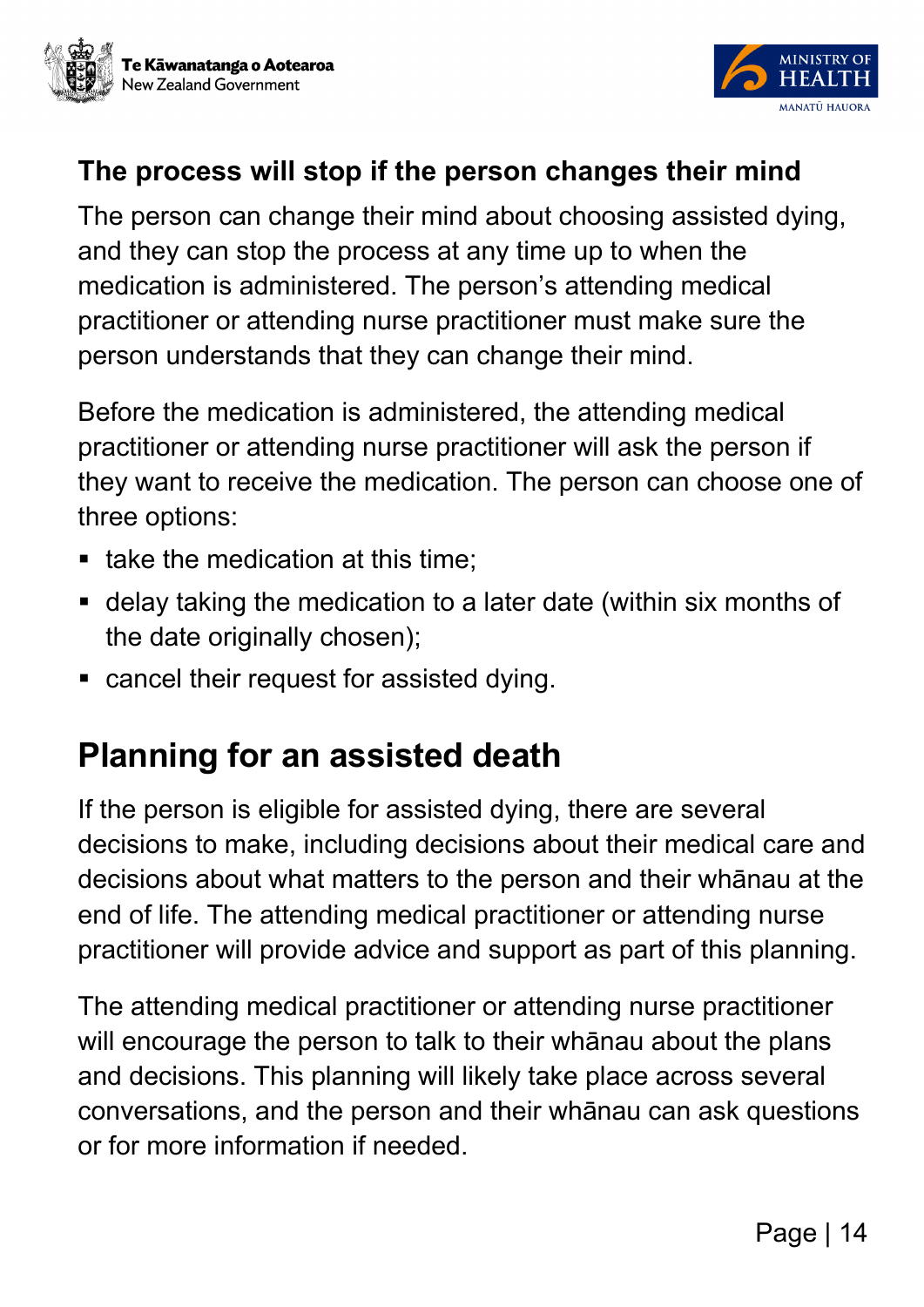



#### **Agreeing on the date and time**

When the attending medical practitioner tells the person they are eligible, they will talk about possible dates and times for the assisted death to take place.

The attending medical practitioner will give advice based on the person's prognosis (how long they likely have left to live). There may also be practical factors to consider, such as if the person has whānau who want to travel to see them before they die.

The person will choose the date and time and fill in a form to confirm this.

#### **The person will choose how the medication is administered**

The person has a choice of four methods for the administration of the medication, which are set out in the Act.

- The attending medical practitioner or attending nurse practitioner can administer the medication, by either an intravenous (IV) injection or orally (including by a feeding tube).
- The person can take the medication themselves by either triggering the IV or taking it orally.

If the person chooses to take the medication themselves, the attending medical practitioner or attending nurse practitioner must be present to support the process.

The attending medical practitioner or attending nurse practitioner will discuss the options and make sure the person understands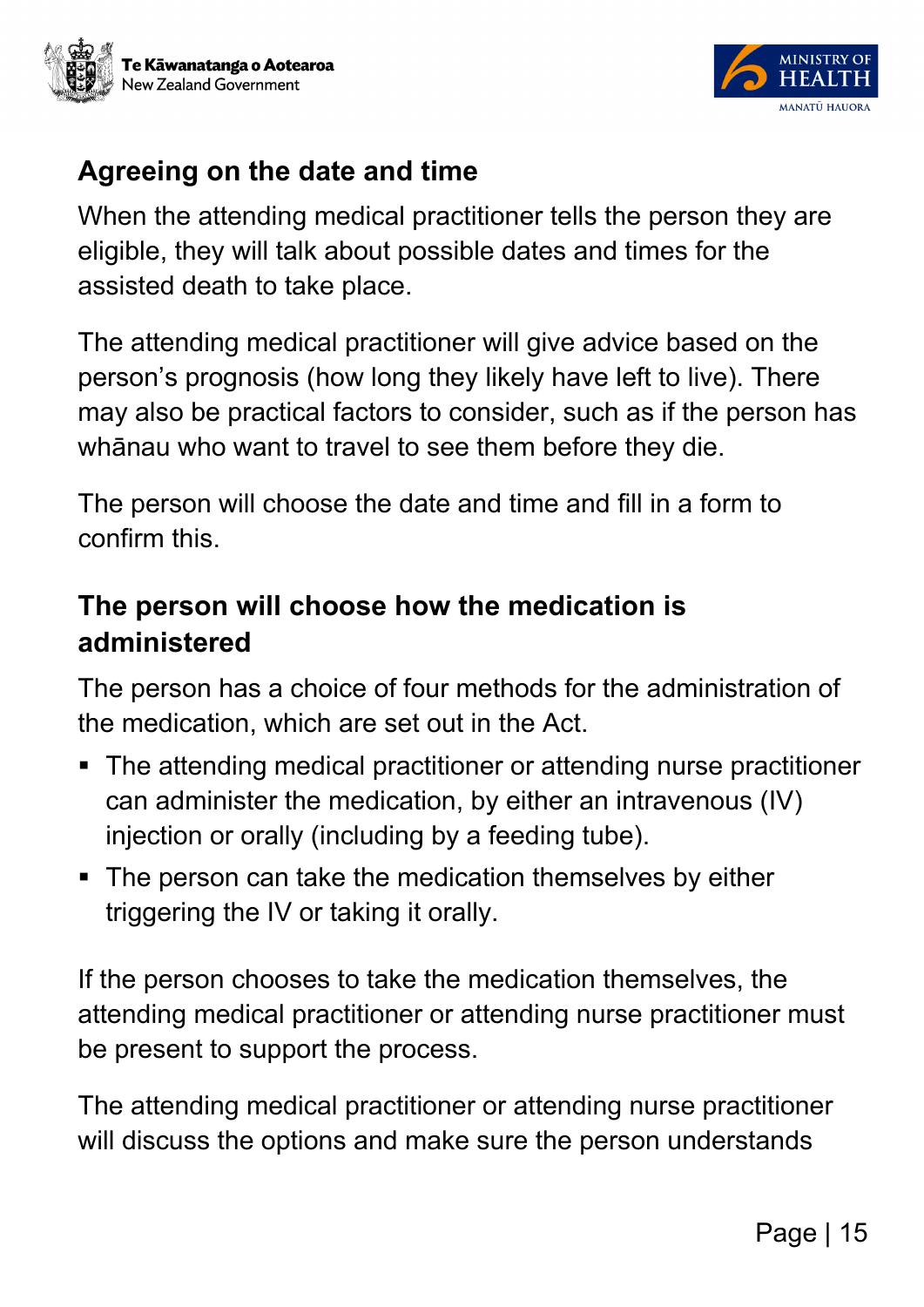



them. They will also explain what will happen on the day of the assisted death.

Some of the options may not be appropriate or possible depending on the person's medical condition. The attending medical practitioner or attending nurse practitioner may give the person advice on what is most suitable for them. The person will be given time to consider and decide.

#### **Most assisted deaths are likely to take place in the person's home**

People are likely to choose to die at home, if this is possible. The attending medical practitioner or attending nurse practitioner will travel to the person to provide this care.

The person may live in a place where assisted dying is not possible or appropriate, such as a residential facility that does not agree with or provide assisted dying. In this case, the person's attending medical practitioner or attending nurse practitioner, with support from the Ministry of Health secretariat, will provide advice on other options.

#### **The person can choose who they want to be present and what happens**

The person can choose if they would like whānau or other people to be at their assisted death. Some people might choose to have a cultural or spiritual leader with them as well.

The person can also choose to have certain rituals or practices before or after the medication is administered. The person and their